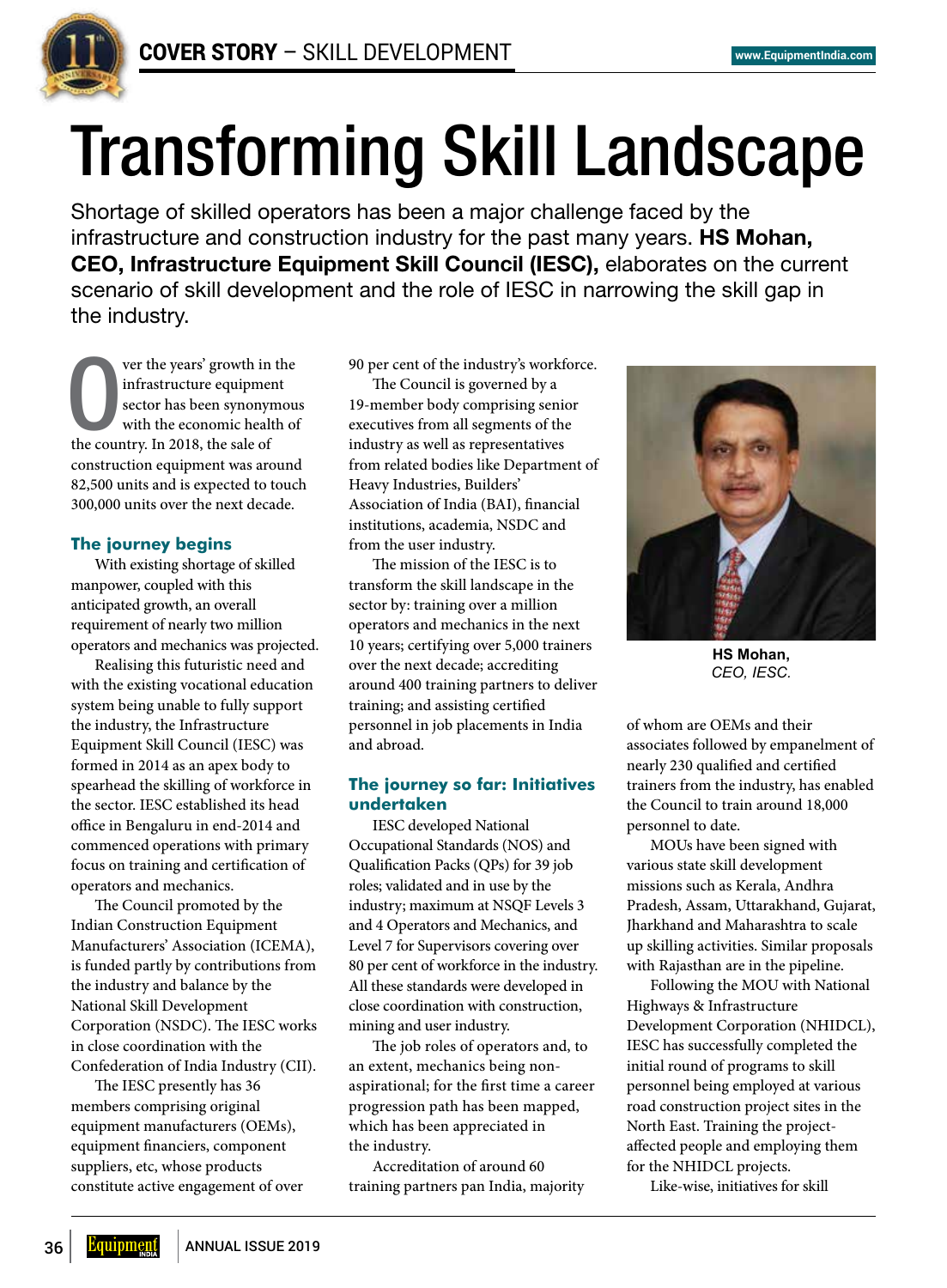

development in organisations like CIL, MOIL and Indian Army have reached the delivery stage. Programs with AICTE-affiliated colleges have already commenced. GAIL training under special category for their existing personnel at different sites is in execution. The Council is working closely with auto sector and logistic SSC's for creating Centres of Excellence.

# **The journey ahead: Challenges and opportunities**

The growth rate of the construction equipment sector is largely reflective of the growth in the infrastructure segment in India. The volume of equipment sales is expected to grow from around 49,700 units in 2015 valued at \$2.8 billion at a realistic rate of 11.8 per cent to over 100,000 units in 2020; value approximately \$6 billion.

It is estimated that over a million additional trained operators and maintenance personnel would be required to meet the projected growth of construction equipment in the coming years. Formal training and certification of the current workforce will also be critical, considering their

# IESC TRAINING INITIATIVES – AT A GLANCE

Equipment portfolio NOS and QPs for 39 job roles developed and validated NSQF Level 3, 4 and 7 (operators, mechanics and supervisors) Over 80 per cent of workforce in industry being covered

## Training delivery

- Number of training centres: 55
- Number of qualified trainers: 230
- RPL 4 Assessors Certified: 153
- Personnel trained: Over 17,000
- CII-Confederation of Indian Industry-accredited as Assessment Agency
- Second Assessment Agency: Co Cubes appointed during 2018-19

bearing on the equipment operating and maintenance costs.

Around 60 per cent of our GDP is contributed by service sector. Manufacturing sector has been almost stagnant in the last decade-and-a-half. Skilling does not create jobs. Jobs are a function of growth of economy, expansion of service sector enterprises, export growth and infrastructure



**Over a million additional trained operators and maintenance personnel would be required to meet the projected growth of construction equipment in the coming years.**

### EQUIPMENT COVERED

- Backhoe loader
- Hydraulic excavators
- Mobile cranes
- Compactors
- Wheel loaders
- Concrete pumps
- Wheeled crushers
- Tracked crushers
- Static crushers
- Screeners
- Batching plants
- Hot mix plants
- Transit mixers
- Self-loading mixers
- Wheeled pavers
- Tracked pavers
- Motor graders
- Crawler dozers
- Dump trucks
- Compressors
- Telescopic handlers
- Tower cranes
- Skid-steer loaders
- Boring equipment

"MOUS HAVE BEEN signed with various state skill development missions such as Kerala, Andhra Pradesh, Assam, Uttarakhand, Gujarat, Jharkhand and Maharashtra to scale up skilling activities."

developments. Though being promoted by equipment manufacturers, the operations of IESC is de facto in the service industry, which is the major contributor to the GDP.

The major challenges are primarily the job roles of operators and mechanics to an extent being nonaspirational; and no visible demand for certified operators. With Construction, Earth Moving, Material Handling & Mining Machinery Act (CEMM ACT 2016) is in the offing or till such time an interim government mandate for certified/licensed operators only to 'man' the machines backed up by an effective monitoring system; the demand for skilled